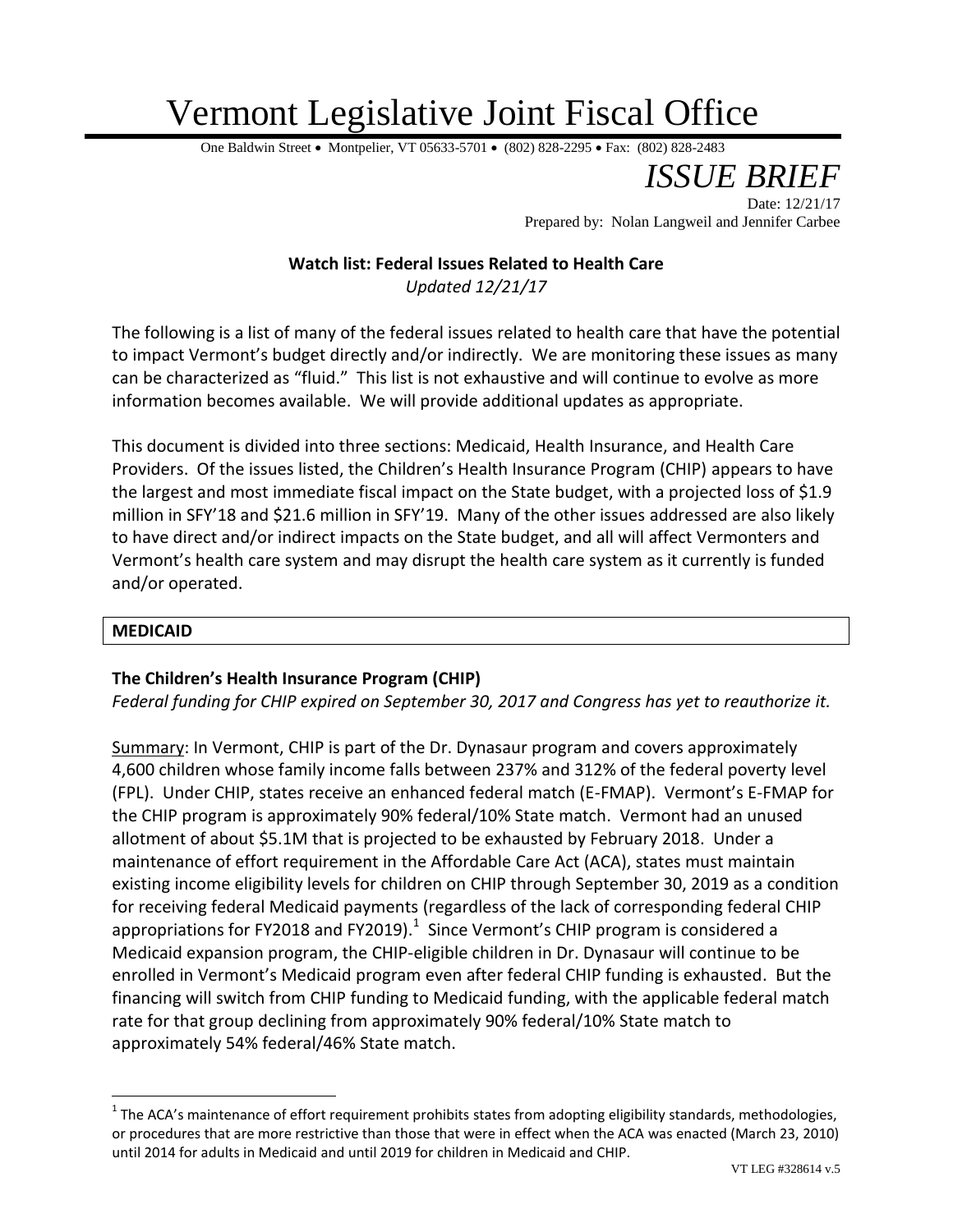Fiscal Impact: The estimated General Fund shortfall is \$1.9 million in SFY'18 and \$21.6 million in SFY'19.

Status: Both the U.S. House and Senate have proposals to reauthorize CHIP. But despite bipartisan support, this issue has become entangled with other issues in Congress. While it is unclear if/when CHIP will be reauthorized, it is very likely that federal funding for CHIP (and federal match rates) will be reduced from their current levels. As such, there may still be a SFY'19 General Fund shortfall even if Congress reauthorizes CHIP.

## **Potential Changes to Adjusted Gross Income and Medicaid Eligibility**

*Changes to how adjusted gross income is calculated in the recently passed federal tax reform bill could affect eligibility calculations for Medicaid and for qualified health plan subsidies.* 

Summary: Eligibility for Medicaid and for federal (and State) subsidies for qualified health plans (QHPs) sold through health insurance Exchanges is determined using modified adjusted gross income (MAGI). MAGI starts out the same as adjusted gross income (AGI), as calculated for federal income tax purposes, but adds back in certain deductions.<sup>2</sup> To the extent that the recently passed federal tax reform bill changes how AGI is calculated, it may increase some Vermonters' income above the applicable federal poverty level (FPL) threshold for certain programs. For instance, a Vermonter who is currently enrolled in Medicaid (for which no premium is required) may no longer be eligible for Medicaid with his or her new AGI, although he or she likely would be eligible for subsidies to purchase an insurance plan on the Exchange. Others who currently receive Exchange subsidies (such as advanced premium tax credits and/or cost sharing reductions) could see the amount of their subsidies decrease or even lose eligibility for subsidies altogether as they move up the FPL scale. In addition, Vermont premium assistance is calculated as 1.5% of MAGI for eligible people with income up to 300% FPL, which means that as MAGI increases, so too will the amount the State would pay in premium assistance.

Potential Impact: It is too early to know the impacts that any change in the AGI, and therefore the MAGI, calculation will have on Medicaid enrollments or on State and federal subsidies.

Status: Congress passed the tax reform bill and President Trump is expected to sign it.

## **HEALTH INSURANCE**

 $\overline{a}$ 

## **Cost Sharing Reductions (CSRs)**

*The Trump Administration announced on October 12, 2017 that it would discontinue costsharing reduction (CSR) payments to health insurance companies.*

Summary: CSR payments are subsidies paid by the federal government under the ACA to health insurers on behalf of individuals who purchase qualified health plans through a health

 $2$  MAGI equals AGI plus adding back deductions for student loan interest, one-half of the self-employment tax, qualified tuition expenses, the tuition and fees deduction, passive loss of income, IRA contributions, taxable Social Security payments, the exclusion for income from U.S. savings bonds, the exclusion for adoption expenses, rental losses, and any overall loss from a publicly traded partnership.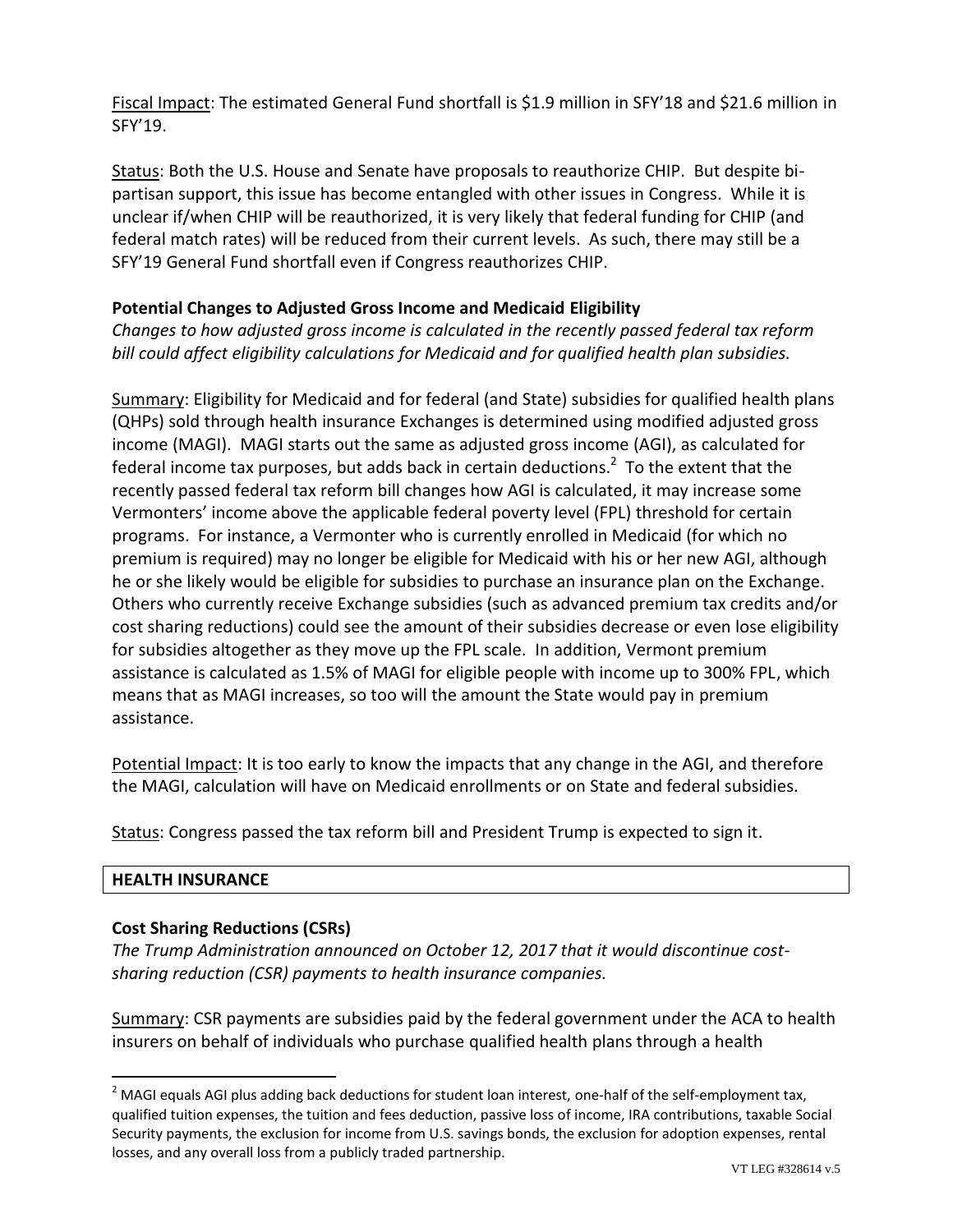insurance Exchange and who earn less than 250% FPL. Cost-sharing assistance is available when an income-eligible individual enrolls in a silver-level qualified health plan. The insurer then reduces the individual's maximum out-of-pocket limit and cost-sharing amounts for deductibles, co-payments, and coinsurance, effectively increasing the actuarial value of the individual's health plan. About 12,200 Vermonters are currently enrolled in plans with federal CSRs. In 2016, the federal government paid approximately *\$12 million* to Vermont health insurers in federal CSR payments.<sup>3</sup> Although the Trump Administration has said that it will no longer reimburse health insurers for providing CSRs, insurers are still required to provide CSRs to eligible enrollees under federal law. Because the insurers must offer CSRs but will not be reimbursed by the federal government for them, they will likely cover the cost of providing the CSRs by increasing health insurance premiums. People who qualify for premium assistance will receive larger premium subsidies as a result of those higher premiums. Overall, it is possible that federal assistance to Vermonters could actually increase as a result of eliminating the costsharing reduction payments, although the net impact on each Exchange enrollee would depend on factors including the individual's income, when and how insurers choose to increase premiums, and the individual's plan selection.

In addition to the federal CSR payments, the State of Vermont enacted its own cost-sharing assistance to provide supplementary CSR payments to health insurers on behalf of approximately 6,000 Vermonters with income between 200% and 300% FPL. $^4$  Since federal financial support for cost-sharing assistance is no longer available but insurers still must provide CSRs, Vermont lawmakers may wish to clarify during the 2018 legislative session the status of the State's cost-sharing assistance and its relationship to the CSRs required under the Affordable Care Act.<sup>5</sup> In understanding the potential impacts to Vermont's Exchange marketplace, lawmakers may also want to review the actions taken by other states to help them decide whether and how to respond to this issue.

Potential Impact: This federal action may affect individual and/or small group market premiums, depending on how the insurers and the State respond to the loss of the federal CSR payments.

Status: Several states, including Vermont, filed suit against the federal government to require CSR payments to continue. Their request for a preliminary injunction was denied, but the case is still pending. In addition, there has been talk in Congress about passing legislation that would allow CSR payments to continue in some form, but nothing has yet come to fruition.

*For more information on the implications of that action for Vermont, see the JFO Issue Brief, "Implications of the Recent Executive Action on Cost-Sharing Reductions," October 2017, [http://www.leg.state.vt.us/jfo/healthcare/2017\\_ACA\\_Executive\\_Actions\\_Update%20-%2010-](http://www.leg.state.vt.us/jfo/healthcare/2017_ACA_Executive_Actions_Update%20-%2010-17-2017.pdf) [17-2017.pdf.](http://www.leg.state.vt.us/jfo/healthcare/2017_ACA_Executive_Actions_Update%20-%2010-17-2017.pdf)* 

 $\overline{a}$ 

 $3$  Estimates from the Department of Vermont Health Access (DVHA).

 $<sup>4</sup>$  Approximately 14,400 Vermonters benefit from one or both of these cost-sharing reductions.</sup>

<sup>&</sup>lt;sup>5</sup> The State spends approximately \$1.2 million per year on the State cost-sharing assistance. The State does not receive federal matching dollars for these payments, so these are all General Fund dollars.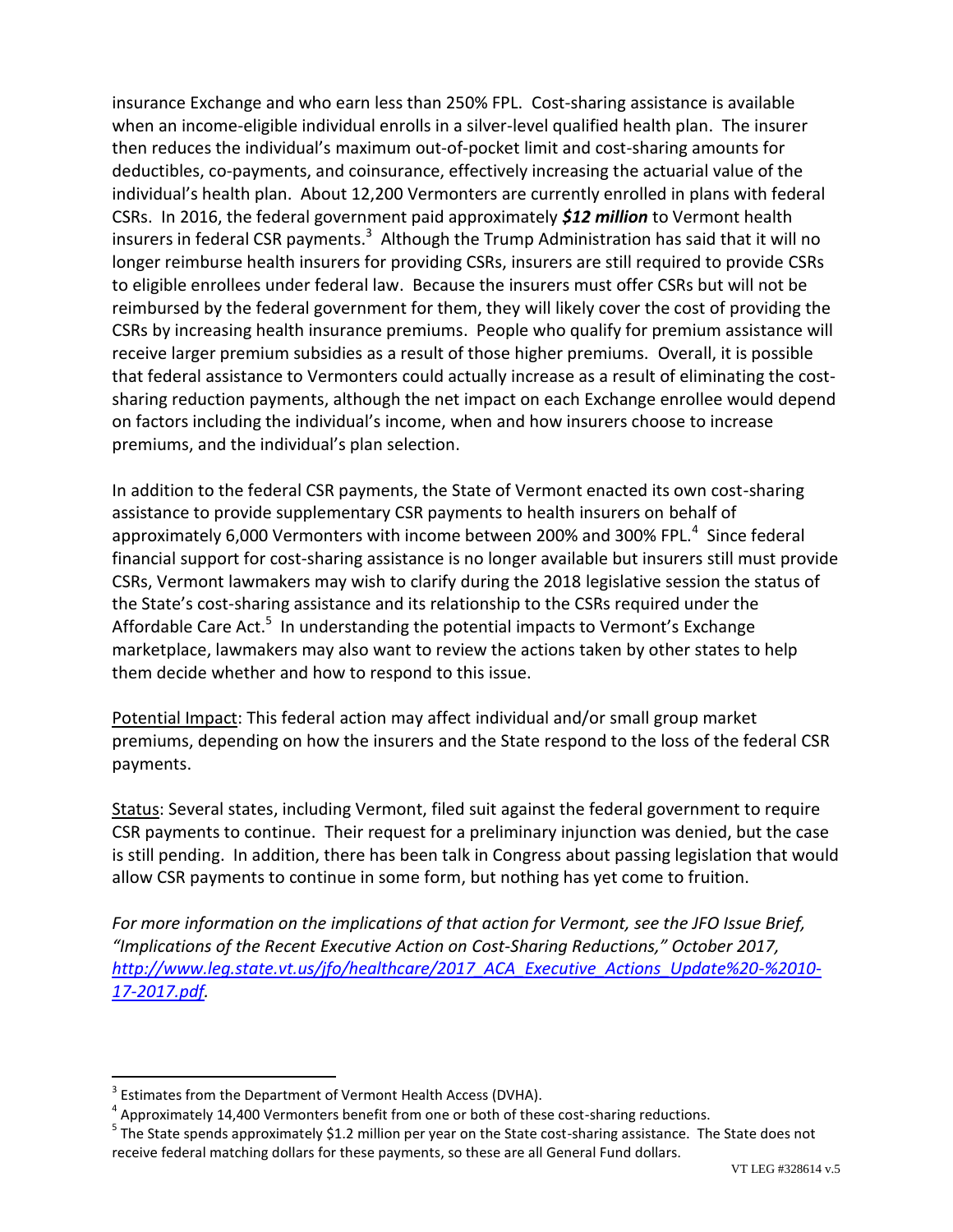## **Individual Insurance Mandate**

 $\overline{a}$ 

*The recently passed federal tax reform bill includes a measure that eliminates the ACA's individual insurance mandate.*

Summary: The individual mandate, which took effect on January 1, 2014, is a requirement in the ACA that most U.S. citizens and legal residents have health insurance. People who do not have health insurance must either obtain insurance or pay a penalty.<sup>6</sup> There has been and continues to be much debate about what impact repealing the mandate would have on premiums and on the insurance market as a whole. Without a mandate, most analysts speculate that many individuals, especially healthier ones, would drop coverage, affecting premiums in the remaining market and increasing the amount of uncompensated care.

Potential Impact: It is unclear what impact repealing the individual mandate will have on Medicaid enrollment and utilization. At this time we do not anticipate any fiscal impact to the State budget in the short-term. However, this repeal will affect health insurance markets, hospital budgets, and the health care system as a whole, but it is too early to estimate the specific impact that the repeal will have.

Status: Congress passed the tax reform bill and President Trump is expected to sign it.

#### **October 12, 2017 Executive Order related to Health Insurance**

Summary: On October 12, 2017, the Trump Administration signed an Executive Order that seeks to expand the availability of and access to association health plans; short-term, limitedduration insurance; and health reimbursement arrangements (HRAs).<sup>7</sup> Specifically, the Order directs the Secretaries of the applicable federal departments to "consider proposing regulations or revising guidance" to:

- Allow small employers to group together into *associations* to self-insure or purchase large group health insurance together and to form associations based on common geography or industry.
- Expand the availability of *short-term, limited-duration insurance*, including allowing that insurance to cover periods longer than three months and to be renewed by the consumer.
- Increase the usability of *HRAs*, expand employers' ability to offer *HRAs* to their employees, and allow *HRAs* to be used with non-employer-sponsored insurance.

*Association Health Plans (AHPs)*: AHPs are group health plans sponsored by an association, such as a trade association or Chamber of Commerce. AHPs allow small employers who are members of the association to band together to provide health coverage to their employees.

 $^6$  The ACA allows for specified exemptions hardship, including affordability, incarceration, Native American status, religious objections, and other reasons. See IRS Q&A on the "individual shared responsibility provision." [https://www.irs.gov/affordable-care-act/individuals-and-families/questions-and-answers-on-the-individual](https://www.irs.gov/affordable-care-act/individuals-and-families/questions-and-answers-on-the-individual-shared-responsibility-provision)[shared-responsibility-provision](https://www.irs.gov/affordable-care-act/individuals-and-families/questions-and-answers-on-the-individual-shared-responsibility-provision)

<sup>&</sup>lt;sup>7</sup> Presidential Executive Order: Promoting Healthcare Choice and Competition Across the United States, issued October 12, 2017[: https://www.whitehouse.gov/the-press-office/2017/10/12/presidential-executive-order](https://www.whitehouse.gov/the-press-office/2017/10/12/presidential-executive-order-promoting-healthcare-choice-and-competition)[promoting-healthcare-choice-and-competition](https://www.whitehouse.gov/the-press-office/2017/10/12/presidential-executive-order-promoting-healthcare-choice-and-competition)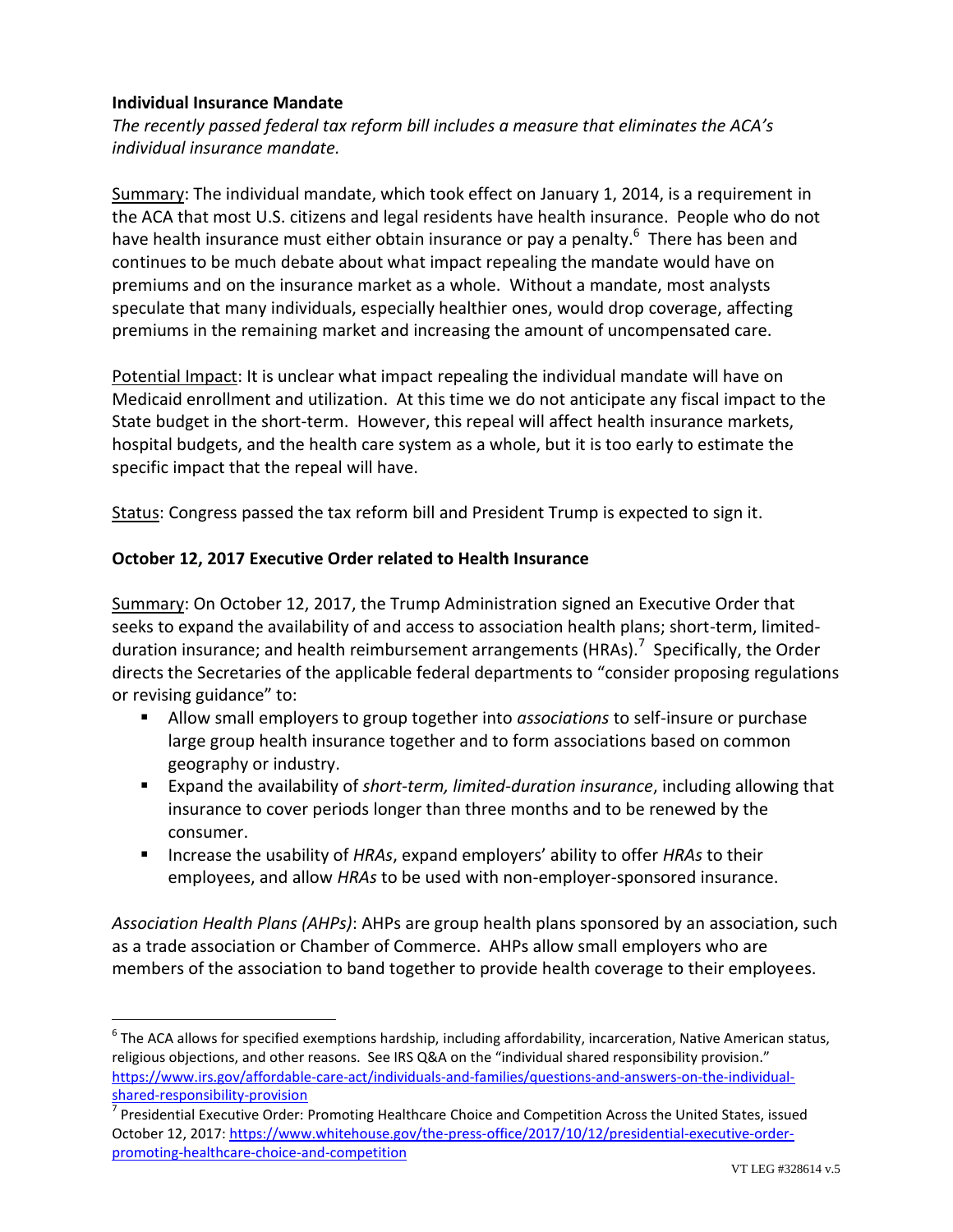**Potential Impact: While the Executive Order is vague on the specifics of what** regulations or changes the applicable federal departments should consider proposing, some analysts speculate that they may be similar to proposals included in other proposed legislation, such as House Speaker Paul Ryan's *A Better Way Proposal* and the Hatch-Upton-Burr *Patient CARE Act*, both of which sought to promote AHPs by exempting them from state insurance regulation and oversight. The Secretaries could also modify federal law to make it easier for groups of employers who could not previously form association plans due to lack of commonality of interest to form AHPs across large geographic areas. And they may also provide small businesses, which are typically subject to small-group ACA rules, alternatives to state health insurance marketplaces.

*Short-Term, Limited-Duration Insurance*: Also known as "short-term medical" policies, these are designed to provide coverage for a limited time between health insurance policies, such as for students taking a semester off from college or for individuals who are between jobs. Current federal rules limit these policies to three months. The Executive Order seeks to permit coverage for longer periods and for the policies to be renewable.

 Potential Impact: Some analysts are concerned that young and healthy people taking advantage of these changes to short-term medical policies by staying in the plans for long periods would adversely impact insurance pools, thus increasing premiums for comprehensive, major medical insurance plans.

*Health Reimbursement Arrangements (HRAs)*: An HRA is a kind of health spending account established and owned by an employer. The money in each account is available to reimburse the participating employee, tax-free, up to a maximum annual amount for qualified health care expenses, such as medical, pharmacy, dental, and vision products and services, as determined by the employer.

 Potential Impact: While the Executive Order does not provide much detail, some analysts speculate that the likely intention was to allow more types of HRAs to pay for health insurance premiums in the individual market. Right now only two types of HRAs allow businesses to reimburse employees for their premiums, and both are restricted to certain types of businesses and come with additional limitations. For all other businesses, HRAs can only be used when integrated with a group health policy. If expanded, HRAs could be offered independent of a group health policy.

Potential Impact: Depending on whether and how the regulations requested by the Executive Order are implemented, they could impact premiums to the extent that they affect health care utilization and health insurance purchasing decisions.

Status: It will take time for the Trump Administration to consider these issues and to develop the new regulations and guidance contemplated by the Executive Order. The General Assembly may wish to address some or all of these issues proactively at the State level during the 2018 legislative session to the extent permitted under federal law.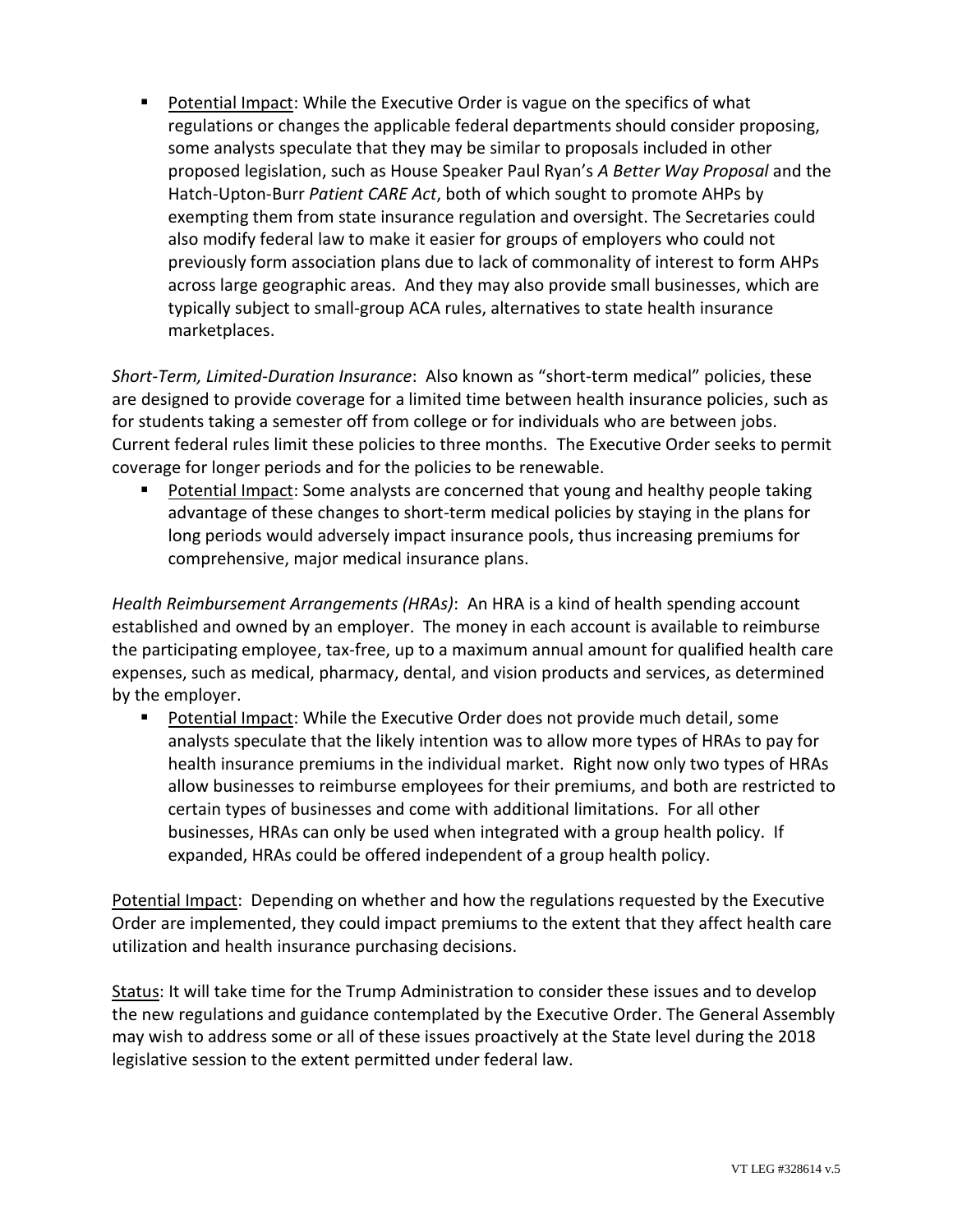#### **HEALTH CARE PROVIDERS**

## **Medicare Cuts**

*The recently passed federal tax reform bill is estimated to add \$1.5 trillion to the federal deficit, triggering automatic cuts to Medicare and many other programs.*

Summary: The recently passed federal tax reform package is estimated to add an estimated \$1.5 trillion to the federal deficit over 10 years, which under the congressional "pay-as-you-go" budget rule (commonly known as "PAYGO") would trigger automatic federal spending cuts. Absent passage of separate legislation offsetting the deficit increase or waiving the PAYGO requirement, the federal Office of Management and Budget would be required to issue a sequestration order to reduce federal spending for FFY'18 by \$136 billion.<sup>8</sup> Entitlement programs such as Medicaid and Social Security are exempt from sequestration. The amount that can be cut from the Medicare budget is capped at four percent, which is approximately \$25 billion for FFY'18. Individuals' eligibility for Medicare and their Medicare benefits would not change under sequestration, but the \$25 billion reduction would affect reimbursements to doctors, hospitals, and other health care providers for services provided to patients on Medicare.

Potential impact: Vermont has one of the highest rates of Medicare beneficiaries as a percent of its total population. Reductions in Medicare payments to providers in Vermont would impose additional pressures on those providers' budgets. Medicare payment reductions may also reduce access to health care for Medicare beneficiaries if fewer providers are willing to accept Medicare patients.

Status: Congress passed the tax reform bill and President Trump is expected to sign it.

## **Federally Qualified Health Centers (FQHCs)**

*Federal Health Resources and Services Administration (HRSA) grant funding for FQHCs expired on September 30, 2017 and has not yet been reauthorized.*

Summary: Vermont's 12 FQHCs offer services at a total of 63 locations throughout Vermont, providing access to primary care, dental, mental health and substance abuse, and other essential health care services. FQHCs in Vermont face a loss of \$14 million in federal HRSA funding, which expired on September 30, 2017 and has yet to be reauthorized. These federal dollars pay for many of the functions that define FQHCs, such as serving patients regardless of ability to pay, offering sliding scale payment policies, and meeting specific levels of compliance. Loss of these federal funds would represent approximately a 10% cut to FQHCs' funding statewide and could result in the closure of as many as nine service locations.

Potential Impact: The Legislature has indicated that primary care is a priority, investing additional funds in primary care during the last few years. Loss of federal funding to FQHCs could undermine some of the State's efforts to increase access to affordable health care, especially primary care.

 $\overline{a}$ 

<sup>&</sup>lt;sup>8</sup> <https://www.cbo.gov/publication/53319>